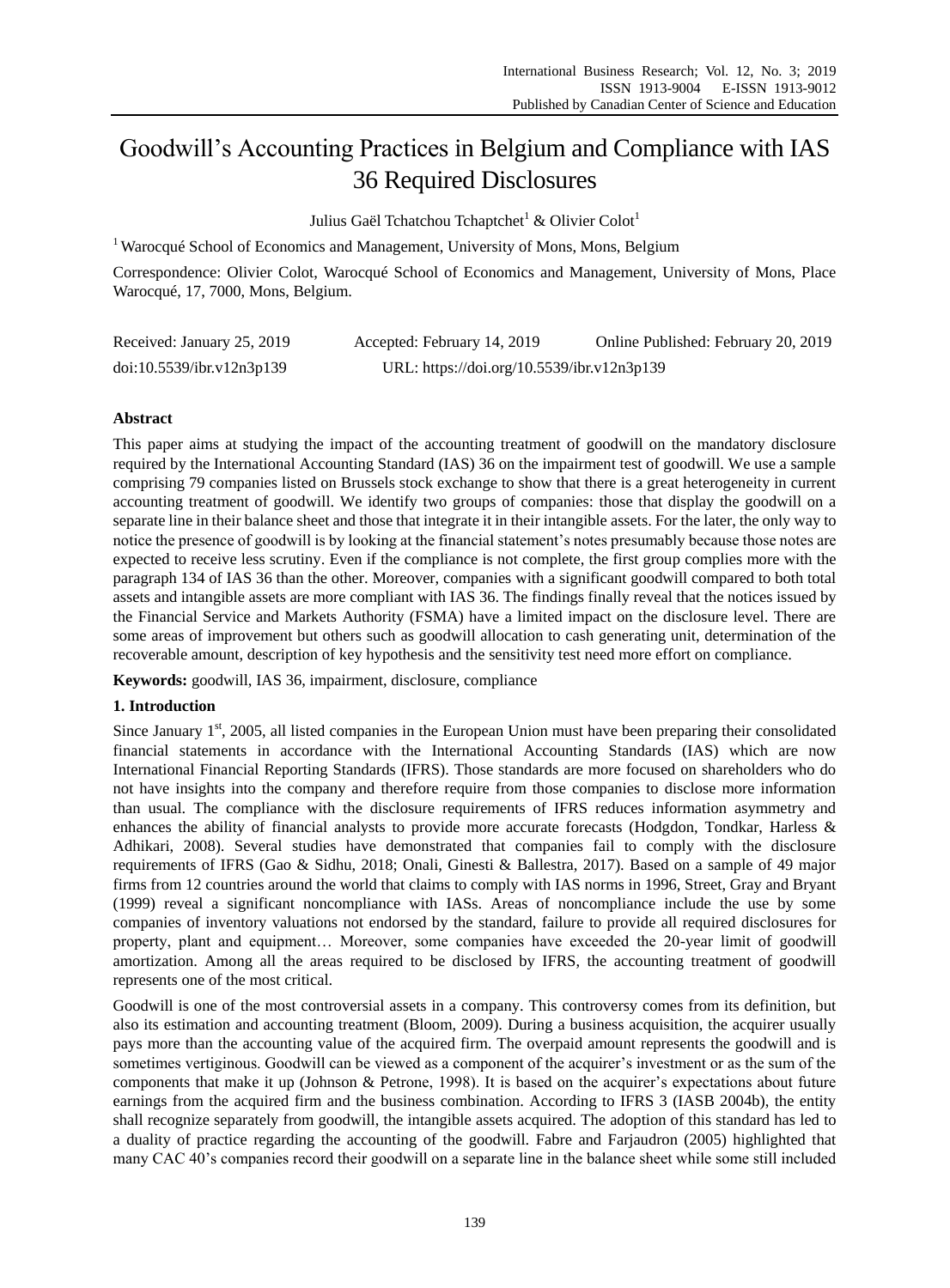it in the intangible assets. This disaggregation is an accounting choice which allows financial statements users to have an overview of goodwill at the first glance on the balance sheet.

Besides its definition, the debate about goodwill recognition as an asset is also very intense and its impairment test procedures is criticized for the high complexity and subjectivity of the evaluation process required by IAS 36 (IASB, 2004a). The impairment test consists of comparing the carrying amount of an asset with its recoverable amount. With reference to IAS 36, an entity has to recognize an impairment loss if the carrying amount of an asset exceeds the amount to be recovered through the use or sale of the asset. Following this impairment, some information must be disclosed in order to help financial report's users better understand the parameters behind this process.

Devalle and Rizzato (2012) and many authors (Petersen & Plenborg, 2010; d'Arcy & Tarca, 2018; André, Filip & Paugam, 2016) have contributed to the study on the compliance with the disclosure requirements of impairment of goodwill. Those studies conducted in France, Germany, Italy, Spain, and Australia in common have revealed a low degree of compliance regarding the requirements of IAS 36. This failure to comply has also been pointed out by the European Securities and Markets Authority (ESMA, 2013). This therefore led to recommendations to companies to better specify key assumptions used in the impairment test, including sensitivity analysis with enough details and transparency, to disclose specific discount rates for each material cash-generating unit rather than average discount rates. The Financial Services Markets Authority (FSMA) in Belgium has also observed this lack of compliance in the 2010's financial statements of companies listed in Brussels. Those companies were given notices to better comply with the requirements of IAS 36. It is important to analyze the context in Belgium compare to other countries and to see if the warnings of the FSMA which has the legitimacy and the authority to enforce international standards in Belgium, improved the disclosure.

Beyond compliance, previous contributions (among others Devalle & Rizzato, 2012; Izzo, Luciani & Sartori, 2013) have tried to find a link between the level of compliance with IAS 36 and other variables such as market capitalization, goodwill on equity ratio, goodwill on total assets ratio. But, none of them have considered the relation between the level of compliance with IAS 36 and the accounting practices of goodwill. This paper expands that window by focusing on goodwill impairment disclosure including its link with the accounting practices.

Starting from these uncertainties and concerns, the focus on goodwill will be addressed through the following research questions:

- (a) What are the accounting practices of goodwill by Belgium listed companies?
- (b) Are Belgium listed companies compliant with requirements of IAS 36 paragraph 134?
- (c) Is the disclosure level of goodwill impacted by its accounting treatment?
- (d) Has the disclosure improved after the notices issued by the Belgium public authorities (FMSA)?

The first two questions aim at examining the Belgium context compared to other countries. The two last questions introduce a new set of analysis as they bring together the way goodwill is recorded and its disclosure level. Moreover, we measure the impact of warnings issued by the FSMA on disclosure level.

Better than the level of impairment loss, a full compliance with IAS 36 is very important, not just to understand the inherent risk from the goodwill but also to help investors in the whole process of investment decision (Schatt, Doukakis, Bessieux-Ollier & Walliser, 2016). The investors penalize much more the opacity of disclosure than the impairment loss (Izzo et al., 2013). The need of information is essential in the decision-making process. Moreover, the disclosure is an important determinant of forecast accuracy (Hodgdon et al., 2008). This paper aims at contributing to the accounting literature by providing results obtained in the Belgium context compare to studies conducted in other countries, and to evaluate if the fear of impairment is stronger or not than the risk of being too opaque to investors in Belgium.

Furthermore, this study will also benefit to control authorities and standard setters which need to find how to better enforce or improve international standards. In the discussion paper issued in July 2014 by the Accounting Standard Board of Japan (ASBJ), the European Financial Reporting Advisory Group (EFRAG) and the Italian Standard Setter (OIC), alternative approaches to the impairment test are explored such as a reintroduction of the amortization.

This analysis could also be of interest to auditors, financial advisors and researchers in order to improve the quality of goodwill's disclosure and to discuss on policy's recommendation and potential rules' improvements.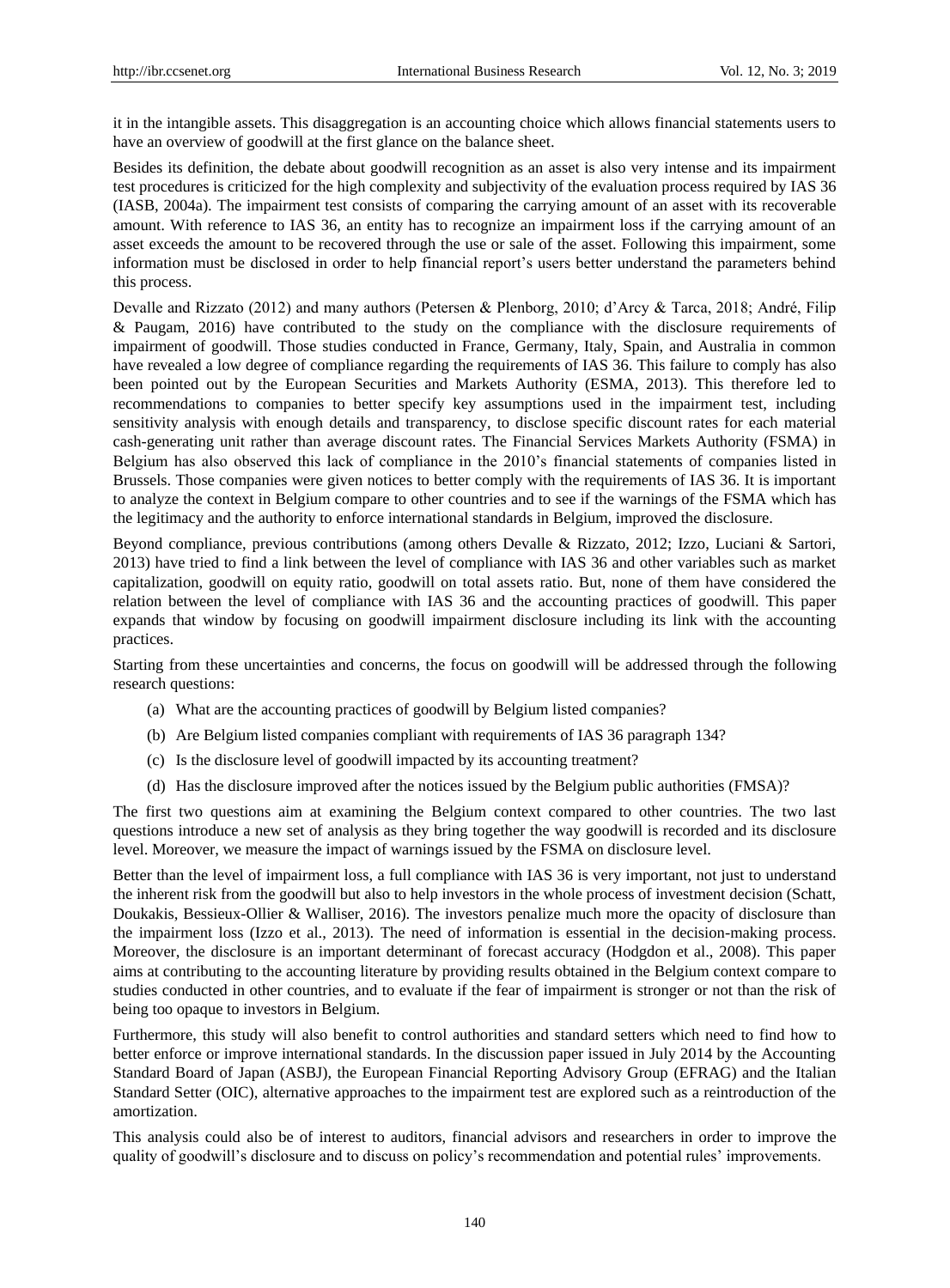This paper is organized as follow: section 2 provides the conceptual underpinnings and discusses prior findings. Section 3 describes our methodology and data set with section 4 presenting the main empirical findings and analysis. Section 5 concludes.

# **2. Literature Review**

The primary sources of guidance on the recognition, measurement and *impairment of goodwill* are IAS 38 ‗intangible assets' and IAS 36 ‗impairment of assets'. Before addressing previous contributions in the field of accounting practices and the disclosure level of goodwill, it is essential to present the legal settings surrounding the disclosure of the goodwill's impairment test.

# *2.1 Disclosure of Goodwill: Regulatory Frame Work and IAS 36*

A decade after the IASB adopted the "impairment only approach" in substitution of the "amortisation and impairment approach», the discussion around accounting and disclosure regarding the goodwill acquired in a business combination has become increasingly lively. The cost and the subjectivity of the impairment testing in accordance with IAS 36 are questioned. Furthermore, the usefulness of the information disclosed is challenged.

The debate about the impairment test of goodwill under IAS 36 are more energetic as its differs with the developments in the U.S. Private companies in the U.S. have the option to amortize goodwill arising from each business combination or reorganisation event that results in a fresh-start reporting (amortizable unit of goodwill), on a straight line basis over 10 years or less if it is appropriated and justified. This accounting standards update  $N^{\circ}$ 2014-02, intangibles - Goodwill and other (topic 350), issued in January 2014 by the FASB (Financial Accounting Standards Board in U.S.A.) is totally opposed to IAS 36 which does not permit anymore amortization of goodwill.

However, the amortization principle is not completely banned from IAS's norms as IFRS for SMEs requires to measure the goodwill acquired in a business combination at cost less accumulated amortization and accumulated impairment losses and if the entity is unable to estimate useful life, it can use 10 years (IFRS for SMEs, section 19 – Business combinations and goodwill). As for now, the IASB is planning on the reintroduction of goodwill amortization (The research group composed of the Accounting Standard Board of Japan, European Financial Reporting Advisory Group and the Italian Standard Setter's members, think that it would be appropriate and is more verifiable and reliable).

Under IFRS 3 and IAS 36, goodwill acquired in a business combination shall be accounted for using the acquisition method and tested for impairment. The acquisition method means that identifiable assets acquired, and the liabilities assumed shall be measured at their acquisition date fair values (Baboukardos & Rimmel, 2014). As for the impairment test, the goodwill shall be allocated to cash generating units that are expected to benefit from the synergies of the combination. The test should then be ran at least annually at the cash generating unit level by comparing its carrying amount (including the goodwill), with its recoverable amount. An impairment loss is recognized if the first value is lower than the second one.

After his recognition into the accounts, the goodwill must be impaired in case of impairment loss. IAS 36 defines an impairment loss as the amount by which the carrying amount of an asset or a cash-generating unit (CGU) exceeds its recoverable amount. The latter being the higher of the fair value less costs to sell and the value in use. In his paragraph 10, IAS 36 adds that the goodwill impairment test shall be ran annually irrespective of whether there is any indication of impairment. Indicators of impairment may arise from an external and internal source.

Paragraphs 80 to 99 are devoted to the determination of the impairment procedure of goodwill. As the goodwill does not generate cash flows independently of other assets or groups of assets, it must be allocated to cash generating units that is expected to benefit from the synergies of the combination. A cash generating unit is defined by the standard as the smallest identifiable group of assets that generates cash inflows that are largely independent of the cash inflows from other assets or groups of assets. Therefore, the testing is carried out at the cash generating unit by comparing its carrying amount to its recoverable amount.

The key hypothesis used to determine the recoverable amount must be disclosed as required by paragraph 134. This paragraph is very important as it describes in detail the information that have to be disclosed regarding the impairment test of goodwill. If the recoverable amount is determined through the value in use, the company must disclose the management's approach to determining the value(s) assigned to each key assumption. Moreover, the entity must disclose the period over which the cash flows have been projected based on financial budgets or forecast approved by management and the growth rate used to extrapolate cash flow projections beyond this period. It is essential to justify any period greater than five years or growth rate that exceeds the long-term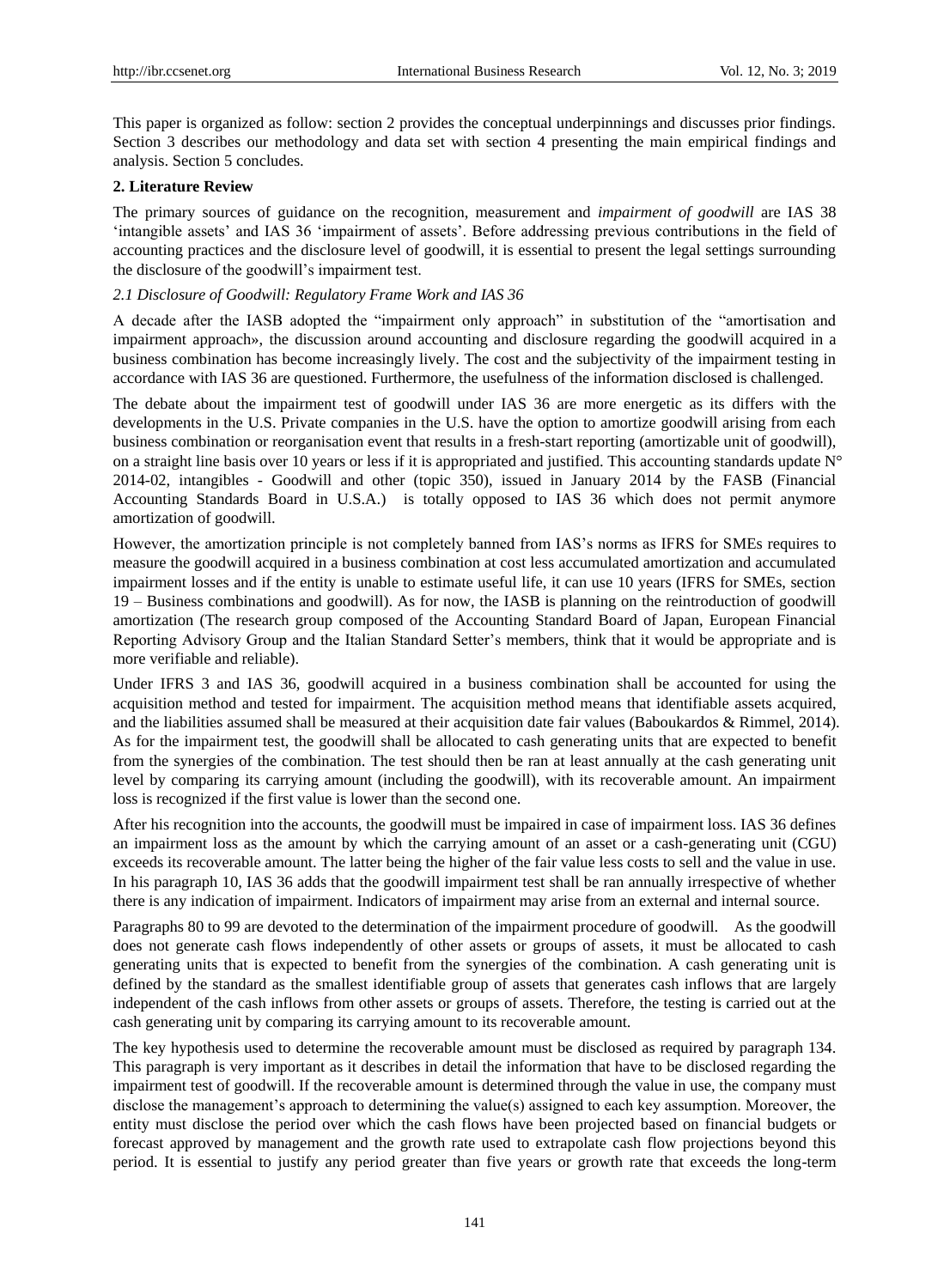average growth rate specific to company's characteristics (products, industries, market...). Finally, the discount rate(s) applied to the cash flow projection must be disclosed.

The recoverable amount can also be determined through the fair value less costs to sell. The latest is obtained through an observable market price for the CGU or a discounted cash flow projection. In the first case, the company must describe each key assumption and the approach to determining the value assigned to each to them. In the second case, the company must disclose the period over which management has projected cash flows, the growth rate used to extrapolate cash flow projections and the discount rate applied to the cash flow projections.

Finally, the company must run a sensitivity test which consists of varying the key assumptions on which the management has based its determination of the cash generating unit's recoverable amount. After those operations, if the carrying amount appears to be more than the recoverable amount, the company must disclose the surplus amount and the value assigned to the key assumption.

Many authors have examined the nature of goodwill and the compliance with IAS 36 (Glaum, Schmidt, Street & Vogel, 2013).

# *2.2 Summary of Previous Research*

The research stream about goodwill and his disclosure level under IAS 36 is extensive. According to Marston and Shrives (1991), "*calculating an index score for a particular company can give a measure of the extent of disclosure but not necessarily the quality of the disclosure. Items included in the disclosure index may be*  weighted in order to take account of the fact that some items are viewed as more important than others".

The term goodwill is used in diverse domains such as marketing, sociology, human sciences or economy. Labelled by G dard (2013) as an unidentified accounting object, goodwill is a catch-all term, that is, a category in which we place unclassified items. It underlines the fact that it is a concept full of ambiguity, subject of many accounting theories. In their essay on 'the theoretical foundation of goodwill', Ratiu and Tudor (2013) give this definition of accounting theory by Devine (1985): "*entire complex of logical rules, primitive terms and semantic rules of correspondence, interpretations, definition, and theorems, necessary to explain behavioral and physical observations*‖.

The debate around goodwill firstly began with his definition. Leake (1921) defines goodwill as a super-profit, that is, "the amount by which revenue, increase of value, or other advantage received exceeds any and all economic expenditure incidental to its production".

Afterwards, the debate turned into the recognition of goodwill as an intangible asset. In accordance with IAS 38 and IFRS 3 (as revised in 2008), an acquirer must recognize at the acquisition date, separately from goodwill, the intangible assets of the acquired firm. This is a strong argument for those who think that goodwill is not an intangible asset and record it on a separate line in the balance sheet. However, some companies consider the goodwill as an intangible asset and incorporate it in the later. Another explanation of incorporating goodwill into intangible assets is the will of hiding it. Disaggregated numbers come under close scrutiny and disaggregated line items represent materiality benchmarks (Libby, Rennekamp & Seybert, 2015). By studying the effects of earnings presentation regulations on auditor behavior, Libby and Brown (2013) find that disaggregation on the face of the financial statements reduces the average amount of misstatement that auditors report they will tolerate.

In their study on CAC 40's companies of the French stock markets, Fabre and Farjaudon (2005) found that almost 80% of their sample records the goodwill on a separate line in the balance sheet while the other incorporates it in their intangible assets. Given the proximity of the French stock market and the Belgium stock market, we expect to find the same trend amongst Belgium listed companies. In this case, the hypothesis tested is:

H1. Companies listed on Brussels stock exchange register their goodwill on a separate line in the balance sheet.

After his recognition into the accounts, the debate around goodwill came to his accounting treatment in subsequent years. Leake (1921) and Nelson (1953) share the idea of writing off the goodwill in the period that the super-profits are expected to be earned. This position was first adopted by the IASB in IAS 22 before his replacement by the present impairment test.

The goodwill is now depreciated annually in accordance with IAS 36 which requires also the disclosure of some information related to this depreciation in order to help stakeholder in their decisions. Numerous authors have conducted studies about this disclosure which is supposed to reduce information asymmetries and improved forecast accuracy.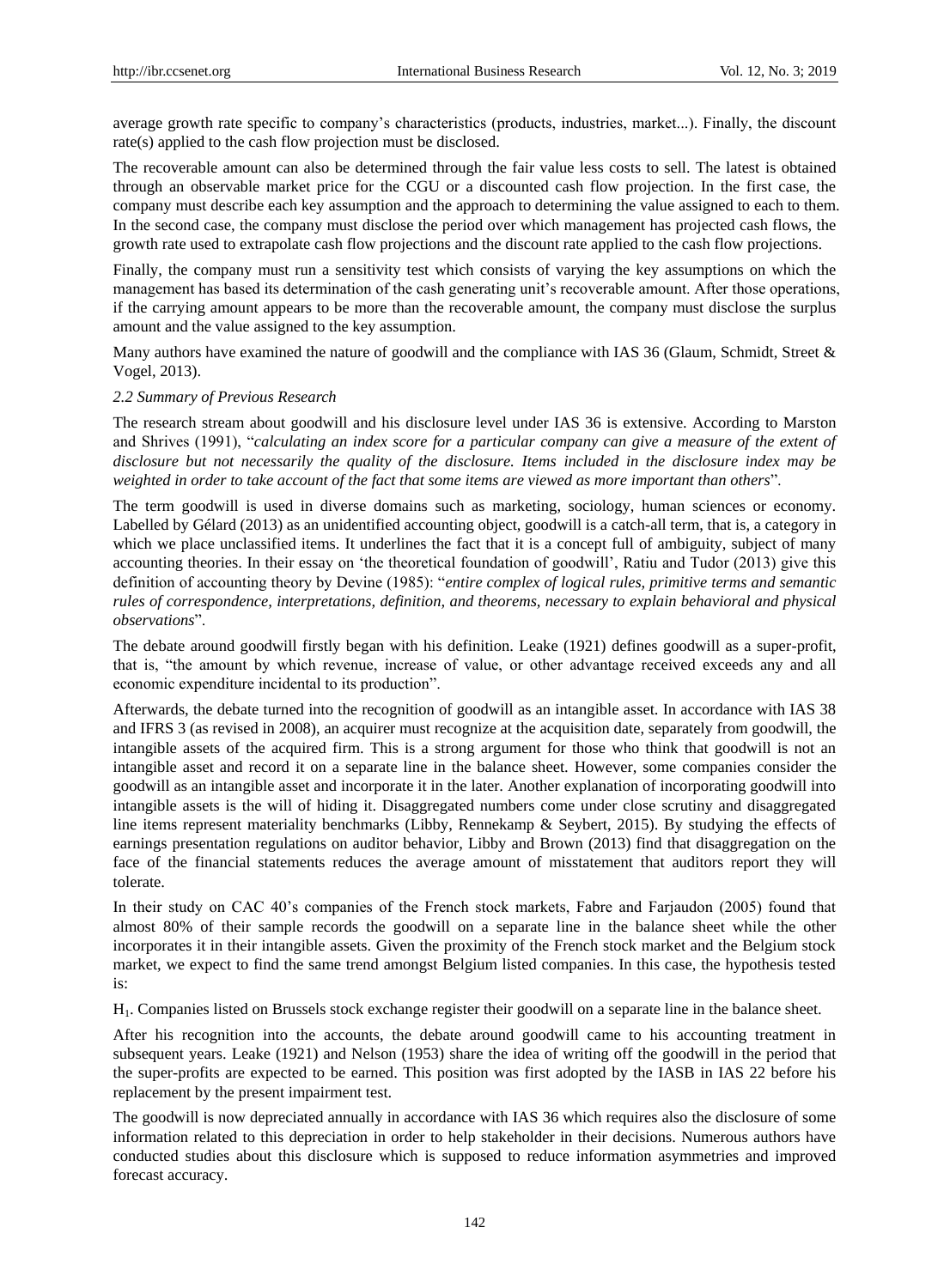Referring to the year 2010, Devalle and Rizzato (2012) show that the disclosure index of groups listed on Italian, French, German and Spanish Stock Exchanges is very low with wide differences between markets analyzed. Only 27% of their sample of 141 companies reports the mandatory disclosure of goodwill. The information that was less disclosed was the analysis of sensitivity. Carlin, Finch and Ford (2007) analyze the quality of disclosure on goodwill impairment during 2006 for the top 20 companies by market capitalization on the Australian Stock Exchange. They found that the rates of clear noncompliance were surprisingly high. Only 25% provided disclosures which contained enough detail as required by the standard. Moreover, for most companies, it is not possible to replicate the sensitivity analysis which means that financial statement users have a passive role instead of active like critical analysts. Some required disclosures were regularly omitted. This may perhaps be attributed to the fact that we were at the beginning of implementation of the new standards. But subsequent studies reveal that the situation is not improving.

Izzo et al. (2013) carried a most recent study on Italian listed companies. They examined whether financial crisis has impacted the level of compliance with IAS 36 and guidelines issued by Italian Authorities. They analyzed financial statements from 2007 to 2011 of Italian companies that are listed on FTSE MIB of Milan Stock Exchange at 31<sup>st</sup> December 2012. Their results showed that the disclosure level is still very incomplete, but at the same time many companies have registered a substantial increase in the quality of their disclosure in one of these 5 years. They also found that there is not a relation between the quality of mandatory disclosure on goodwill and the impairment rate, goodwill/equity or market capitalization.

In a most recent study conducted by Andre, Dionysiou and Tsalavoutas (2018) on companies of the S&P Europe 350 index, evidence of noncompliance regarding IAS 36 are revealed. Most of the firms do not describe the assumptions used nor the approach used for determining these assumptions. Moreover, the period and the rate used to extrapolate cash flows beyond the period covered by management budgets are not justified. The authors add that these critical information for investors are not disclosed on a voluntary basis because it can cause significant damages to the company.

Finally, D'Arcy et Arca (2018) analyze and summarize the current research about goodwill recognition, impairment and disclosure. Overall, they documented substantial evidence of noncompliance related to the disclosure both for cross-country studies (Glaum, Schmidt, Street & Vogel, 2013; Hartwig, 2015; Mazzi, André, Dionysiou & Tsalavoutas, 2017) and single country studies (Bepari, Rahman & Mollik, 2014; Devalle, Rizzato & Busso, 2016).Given those previous contributions, our second hypothesis tested is:

H2. There is a lack of compliance with the requirements of IAS 36 on Belgium markets.

Beyond the compliance to IAS 36, researchers have tried to explain the disclosure level observed with some variables such as earnings, costs of capital …In investigating the impact of compliance with the disclosure requirements of IFRS on analyst's earnings forecast errors, Hodgdon et al. (2008) find a negative correlation between these two variables. Companies providing all or most of the financial disclosures required by IFRS, enable financial analysts to better predict earnings per share. In a recent study, Mazzi, André, Dionysiou and Tsalavoutas (2017) find a significant negative relation between implied cost of equity capital and compliance with mandated goodwill related disclosure. Using a sample of European firms of the S&P 350 over the period 2008 to 2011, they argue that investors seek additional information through these disclosures in order to mitigate information risk.

In this study, we introduce a new set of variables that had not been investigated before: the place of goodwill in the balance sheet and its proportion in intangible assets and total assets. Our starting idea is that companies recording goodwill on a separate line emphasize its importance as a real asset in the sense that it provides future economic benefits to the combined firm (Lys, Vincent & Yehuda, 2012), and should give even more clear information and accurate disclosure that the one incorporating it in their intangible assets. In this case, our third hypothesis is:

H3. Companies registering the goodwill on a separate line in the balance sheet comply more with IAS 36 than those incorporating it in intangible assets. Moreover, companies with a material goodwill compared to both intangible assets and total assets comply more with IAS 36 than others.

Authorities have raised concerns about this non-compliance and urged companies to do more in satisfying international standards. In a report issued in 2011 and analyzing a sample of 235 European companies from 23 countries, the European Securities and Markets Authority (ESMA, 2013) found that the disclosure was too general and not detailed enough. Furthermore, in analyzing the 2010 financial statements of Belgium listed companies, the FSMA revealed that the information disclosed did not comply entirely with the standard. Area of non-compliance includes the definition of CGU, allocation of goodwill to CGU, determination of the recoverable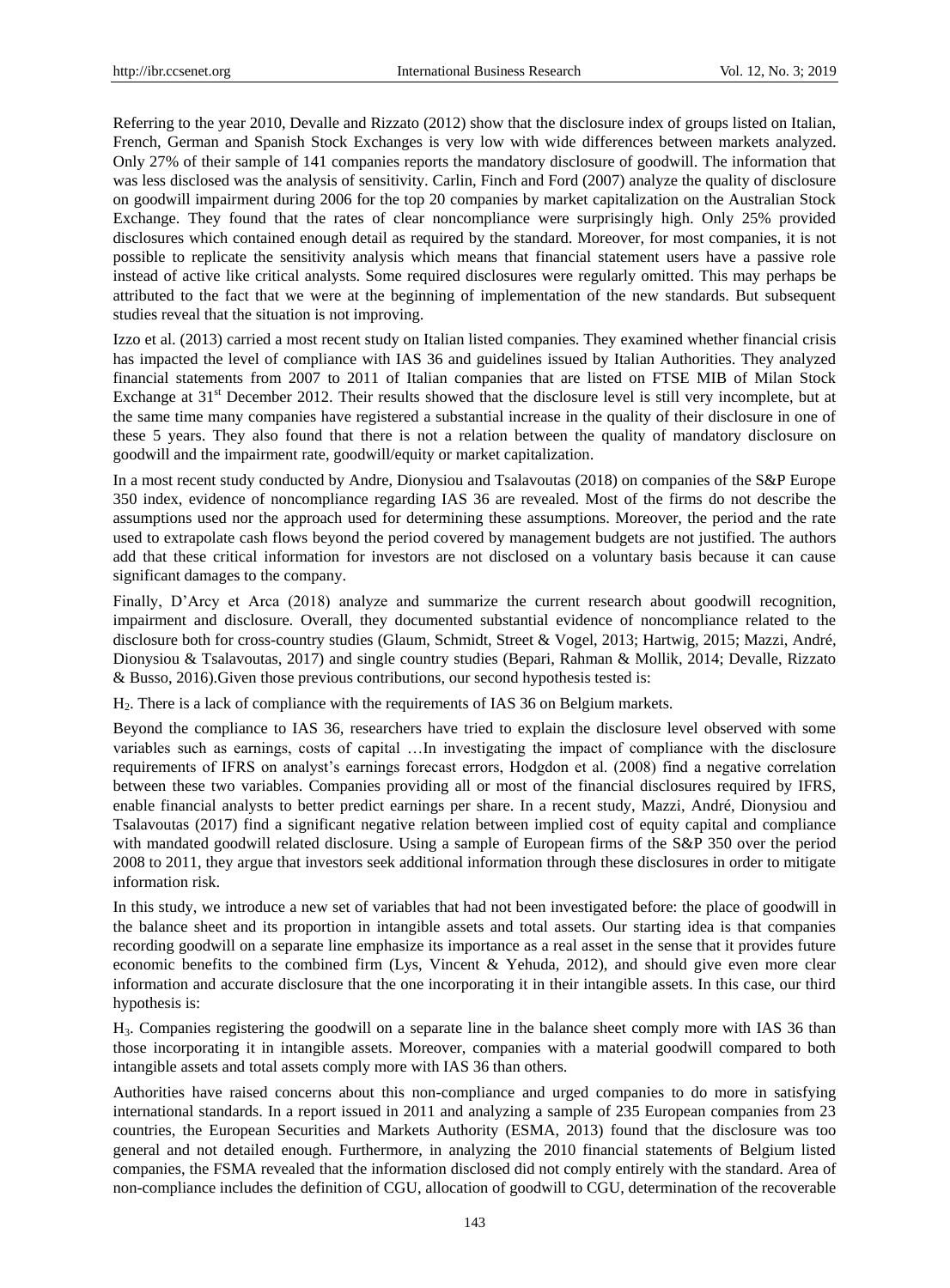amount, growth and discount rates, and the sensitivity analysis. Three years later, it appears essential to see if the situation improved. Given the legitimacy and the supervising role of the FSMA, we expect to see an improvement of the disclosure level. The fourth hypothesis is then:

H4. The disclosure level improved in 2013 compared to 2010 after the warnings issued by FSMA.

To accomplish the study's objectives and test the hypothesis, a methodology is elaborated in order to collect and analyze the data.

## **3. Data and Methodology**

This research is structured by 6 phases: (1) the data collection and construction of the final sample to be used, (2) the identification of companies whose disclosure level of goodwill under IAS 36 will be assessed, (3) the construction of the assessment grid on goodwill disclosure, (4) the calculation of a disclosure index for each company, (5) the assessment of firms according to that index, and finally (6) the comparison with FSMA findings and recommendations.

To address the objectives mentioned, we analyze financial statements published by Belgium's listed companies. Those reports have been downloaded from the Belgium's National Bank website where companies have to drop off annually their financial statements. The Bel-first database is also use in order to extract for each company, financials data such as goodwill, intangible assets, current and non-current assets and total assets. The analysis is performed firstly by ranking companies with a goodwill (sample 1) according to its weight in total assets and intangible assets. The place of goodwill in the balance sheet is examined. Secondly, each company with a significant goodwill (sample 2) is judged on whether or not it disclosed every information required by IAS 36. To perform this assessment, we elaborate a disclosure grid (Appendix 1). Finally, we examine the disclosure level according to the classification we built and the place of goodwill in the balance sheet.

## *3.1 Data Collection and Description of the Samples*

Table 1 shows the sample of companies listed on Brussels stock exchange on March 1, 2015.

Table 1. Sample selection

| <b>Item</b>                                                              | <b>Calculation</b> |            |
|--------------------------------------------------------------------------|--------------------|------------|
| Companies listed on Euronext Brussels                                    | 181                | 100.00 %   |
| Companies without goodwill                                               | 106                | 58.56 %    |
| Intermediate sample 1                                                    | 75                 | 41.44 %    |
| Companies who depreciated totally their goodwill during the<br>year 2012 |                    |            |
| Final sample 1                                                           | 79                 | $43.65 \%$ |

This table shows the total number of companies that remain after applying cumulatively each treatment to the original data. From the 181 companies listed on this market, we are interested only to the 75 that present a goodwill at the end of the year 2013. In order not to dismiss companies which have depreciated entirely their goodwill during the year 2013, we added them to our sample and obtain a final sample of 79 companies. Those companies are almost all (99%) quoted on Euronext which is the regulated part of Brussels stock exchange. Moreover, 39% of companies of the sample have a market capitalization which is more than a billion of euros, followed by those with a market capitalization between EUR 1 billion and EUR 150 million (33%). Regarding the activity area, industrials and financials are the most represented (22% each), followed by consumer goods (15%) and consumer services (10%).

Companies that the disclosure level of goodwill under IAS 36 is assessed are extracted from this first sample.

## *3.2 Companies to be Assessed Regarding Their Disclosure Level of Goodwill Impairment Test*

According to IAS 36, companies that must disclose information required by his paragraph 134 are those that the goodwill is significant in comparison with the company's total carrying amount of goodwill. However, there is no indication about the significance of the goodwill, but we can refer to IAS 8 paragraph 5 which specifies that an element is significant if it can affect economic decisions made by financial statement's users. We used the same level of significance as FSMA. In other words, we considered that the amount of goodwill is significant if it is superior or equal to 5% of total assets. These new criteria allowed us to define a more reduced sample. Our new sample contains 46 companies that have a goodwill superior or equal to 5% of total assets. We added to those companies, one other firm that have a significant goodwill during the year 2013 but due to a depreciation, the goodwill amount felt under 5% of total assets. Our final sample is then 47 companies distributed like shown in table 2.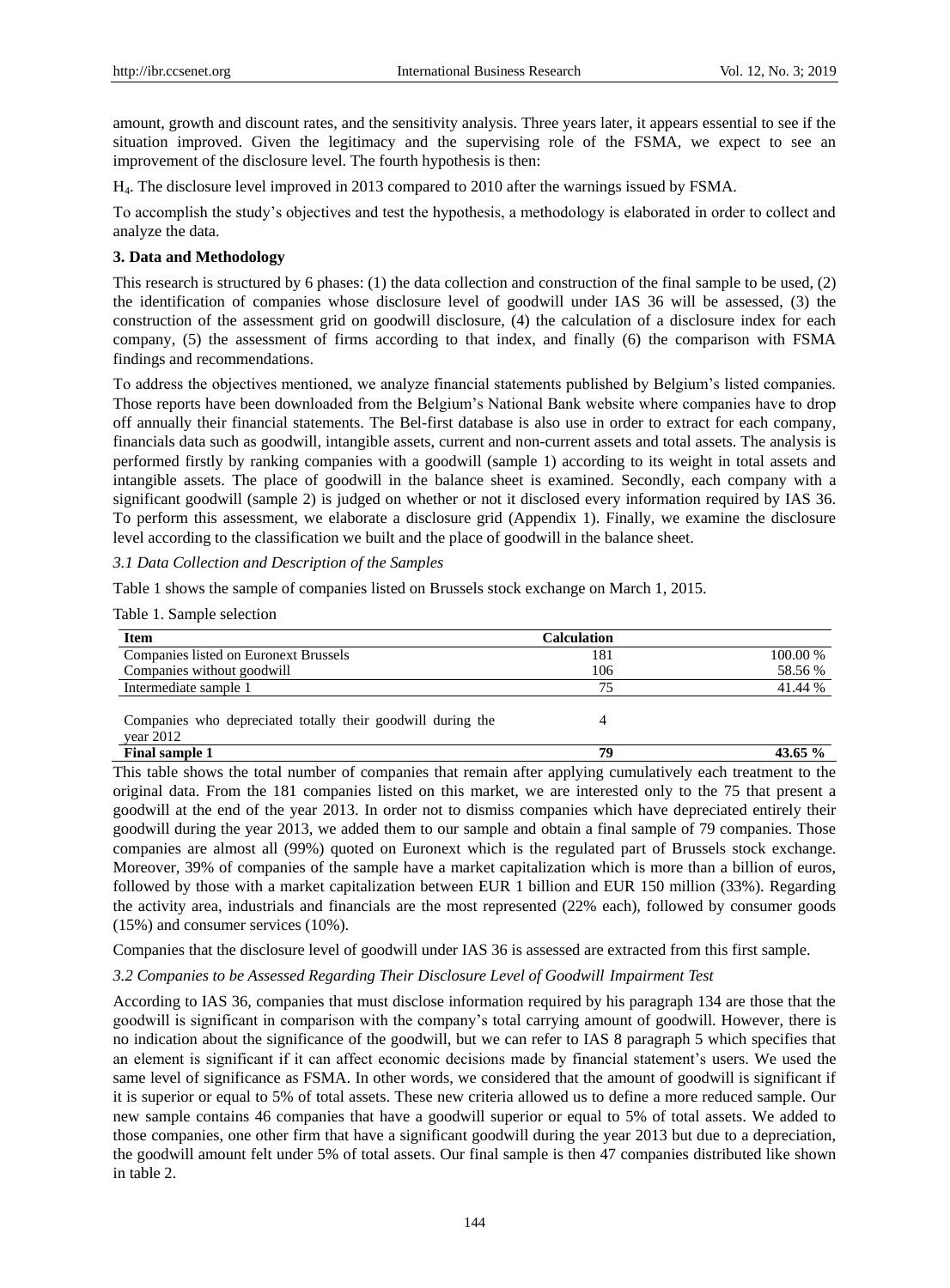|  | Table 2. Repartition of companies with a significant goodwill |  |  |  |
|--|---------------------------------------------------------------|--|--|--|
|  |                                                               |  |  |  |

|                    |               | Goodwill/total | assets Goodwill/total<br>assets |
|--------------------|---------------|----------------|---------------------------------|
| Area of activity   | <b>Number</b> | (2012)         | (2013)                          |
| Basic materials    |               | 14.65 %        | 16.38 %                         |
| Consumer goods     | 8             | 36.55 %        | 49.11 %                         |
| Consumer services  |               | 28.73 %        | 30.20 %                         |
| Financials         | 4             | 05.57 %        | 12.68 %                         |
| Healthcare         | 4             | 50.32 %        | 46.37 %                         |
| Industrials        | 10            | 21.39 %        | 20.99 %                         |
| Technology         |               | 23.82 %        | 26.99 %                         |
| Telecommunications |               | 25.23 %        | 24.32 %                         |
| <b>Utilities</b>   |               | 14.69 %        | 13,27 %                         |
| <b>Total</b>       | 47            | 21.62 %        | 25.29 %                         |

This table shows the activity areas of companies that the goodwill is at least 5% of total assets. The most represented sectors are industrials and consumer goods with respectively 10 and 8 companies. The total goodwill of our sample represents 25% of the total assets in 2013, a 4% increase compared to 2012.

In order to assess the quality of disclosure provided on the impairment of goodwill, we have defined an index of disclosure based on the model defined by Botosan (1997).

#### *3.3 The Disclosure Index*

The assessment has been made on information provided by companies in their annual reports. Companies must prepare and present their financial statements in accordance with IAS 1 – presentation of financial statements. Those financial statements are included in the annual report which is wider in scope and includes future plans and strategies of the firm. Annual report is a good proxy for the level of voluntary disclosure provided by a firm across all others means of corporate reporting (Botosan, 1997).

One of the most important steps of our research has been the construction of the assessment grid based on the requirements contained in IAS 36, paragraph 34. The grid presented in appendix 1 is composed of two columns: the first one indicates the specific information that company has to disclose in the notes and the second one contains the pertaining score allocated to each company. The score is 1 if the information is disclosed and 0 if not. A third option (N/A: Not Applicable) is available for companies that are not concerned by the requirement.

#### **4. Results & Analysis**

In this section, we present the results of our study.

#### *4.1 Descriptive Statistics*

Table 1. Summary

| Items                                        | Mean    | Std. Dev | Max     | Min       |
|----------------------------------------------|---------|----------|---------|-----------|
| Goodwill/total assets                        | 13.95 % | 15.37 %  | 52.62 % | 0.050%    |
| Intangible assets /total assets              | 8.03 %  | 12.93 %  | 85.25 % | $0.002\%$ |
| $Goodwill/(intangible assets + goodwill)$    | 65.47 % | 29.77 %  | 10.00 % | 3,600 %   |
| Goodwill/current assets                      | 27.08 % | 24.87 %  | 87.13 % | 0.070%    |
| $Goodwill + intangible assets)/total assets$ | 21.67 % | 21.05 %  | 98.67 % | 0.080%    |

Table 3 reports summary statistics for the main ratios used in the accounting practices of goodwill. This table shows the mean and the standard deviation of the main ratios used in the analysis of sample 1 determined in Table 1. The maximum and the minimum of each ratio are also presented.

Among the tested variables, we observe a significant gap between the highest and the smallest value. The proportion of goodwill on total assets is on average higher than the one of intangible assets (without goodwill) on total assets. Furthermore, compared to intangible assets and current assets, goodwill is material. The above evidence seems to confirm the significance of goodwill among all firms' assets. Goodwill represents on average 14% of total assets of the analyzed sample. This is consistent with the findings of Izzo et al. (2013) where the proportion of goodwill on total assets between 2007 and 2011 varied from 12% to 14% in the case of Italian firms analyzed.

*4.2 Accounting Practices of Goodwill*

Table 2. Place of the goodwill

| Item                                           | Sampling | $\%$   |
|------------------------------------------------|----------|--------|
| Goodwill incorporated in the intangible assets | 4        | 30.38  |
| Goodwill recorded on a separate line           |          | 69.62  |
| Total                                          | 70       | 100.00 |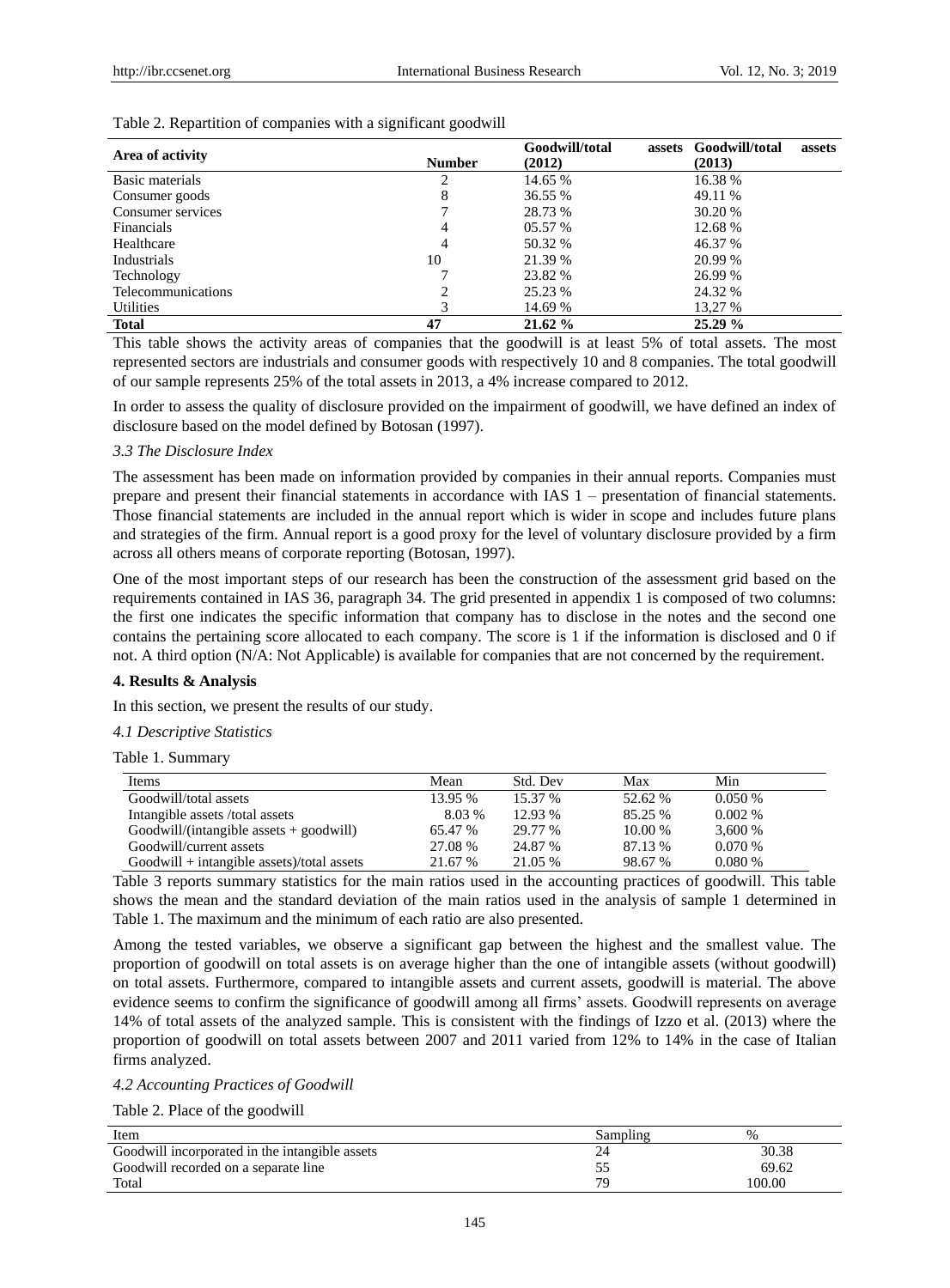Table 4 presents how companies place the goodwill in the balance sheet. We observe a heterogeneity of accounting practice about goodwill. The place of goodwill in the balance sheet is different, sometimes it is incorporated in the intangible assets or it has its own line in the balance sheet.

The majority of companies of our sample distinguish the goodwill from others intangible assets by recording it on a separate line in the balance sheet, even if the amount is not significant compared to total assets. This marks a big slope in favor of those who think that the goodwill is an asset distinguishable from other assets. However, there still a non-negligible part who considers the goodwill as an intangible asset in their balance sheet. One might think that this stems from the desire to conceal the amount of goodwill. Fabre and Farjaudon (2005) believe that a costly transaction leads companies to hide the goodwill amount by incorporating it in their intangible assets. Our findings are consistent with theirs on CAC 40 companies as they found that the majority (80%) of companies listed on CAC 40 register the goodwill on a separate line. We then follow their methodology in representing a cartography of the part of goodwill in total assets and intangible assets (goodwill included) respectively.



Figure 1**.** Mapping of goodwill's weight

Figure 1 gives an overview of the weight of the goodwill and intangible assets in each company of our sample.

In this figure, we measure the weight of goodwill compared to the total intangible assets including goodwill (horizontal axis) and the weight of the latest compared the total assets (vertical axis). The median of the two ratios are respectively 64.86% and 27.08%, represented by both orange lines in the graph. These two values define 4 groups in our sample:

- Group 1: Goodwill represents the main part of intangible assets (more than 64%) which in his turn represent less than 27% of the total assets;
- Group 2: Weak recognition of intangible assets but the goodwill remains important compared to total assets;
- Group 3: Big proportions of intangible assets (without goodwill) but with a limited impact on total assets;
- Group 4: Big proportions of intangible assets (without goodwill) which represent an important part of total assets.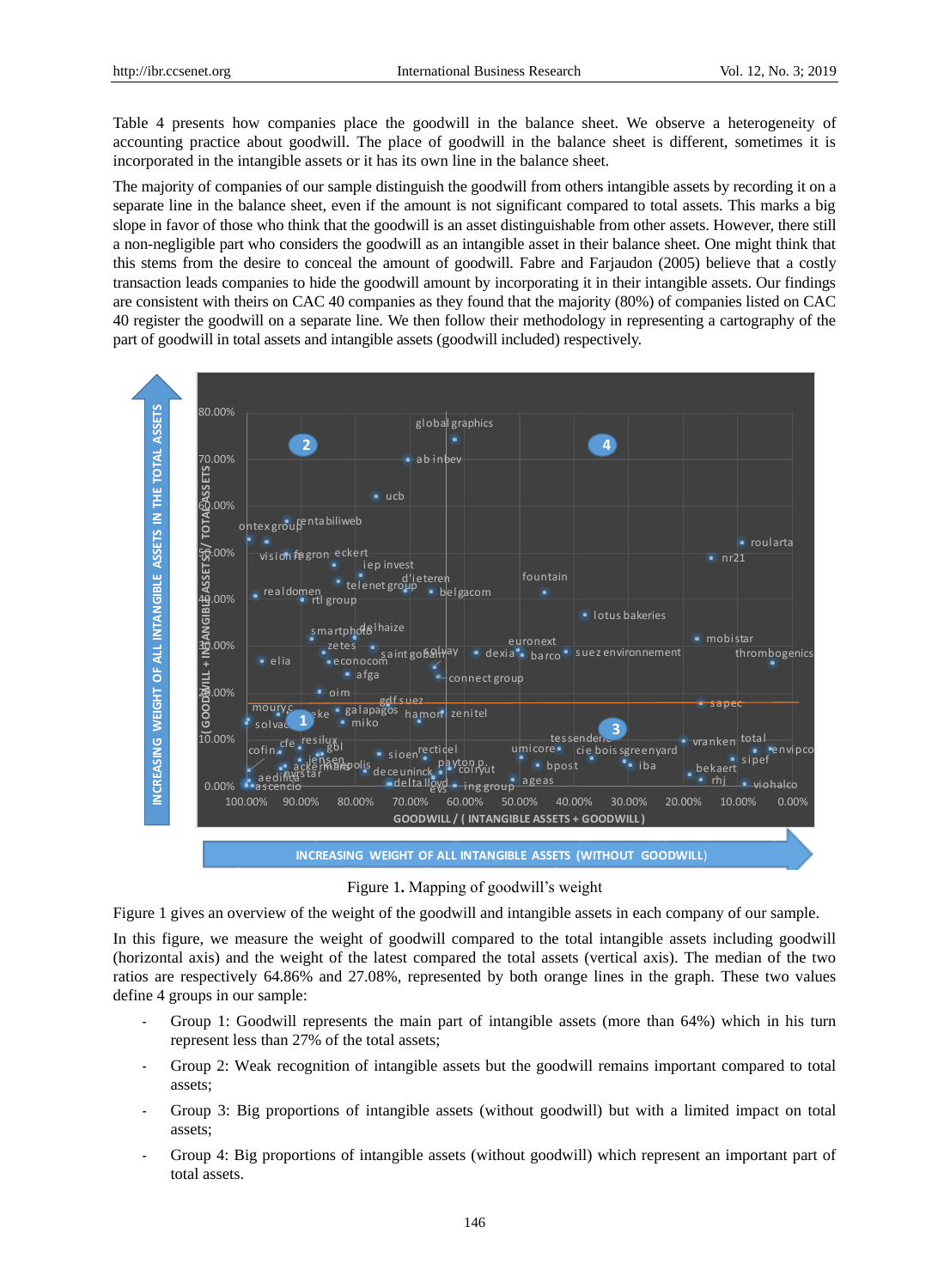The high degree of recognition of intangible assets (goodwill excluded) by companies of group 4 suggests an alignment with the disposition of IFRS 3 as it leads to a greater appreciation of intangible assets (Fabre and Farjaudon, 2005) (According to paragraph B31 of IFRS 3, the acquirer shall recognize, separately from goodwill, the identifiable assets acquired in a business combination). However, companies of other groups may experience hard time in implementing those norms as they did not identify much more intangible assets separately from goodwill. It is interesting to see how those groups behave in terms of disclosure concerning the goodwill impairment test.

#### *4.3 Evaluation of the Disclosure Index of Goodwill under IAS 36*

The disclosure level of the 47 companies with a goodwill which represents at least 5% of total assets has been assessed. The results exhibit that 89% of those companies gave information about their CGU with a large part of them (60%) matching the CGU to operational sectors. Most of the time, CGUs are just enumerated without information that give a clear view of the risks they face as recommended by the FSMA.Very often, operating segments coincide with a subsidiary or a market area which establishes its own financial statement. This appears to be a way out for companies that don't want to involve in the process of identifying the smallest group of assets which will benefit from the goodwill.

The majority (87%) of companies provided a complete reconciliation of the total accounting value of the goodwill with the parts allocated to the CGUs. Without this information, it is not possible for financial statements' users to evaluate the risk associated to the CGUs. In order to determine the recoverable amount, there are 34 companies over 47 (72%) to use the value in use method, 5 companies use the fair value less costs to sell method and 3 companies use both methods. The value in use is also the most used method in the study conducted by Devalle and Rizzato (2012) as it is applied by 98% of companies listed on Paris, Frankfurt, Madrid and Milan stock exchanges.

For the 37 companies which used the value in use (34 plus the 3 which used the two methods), 27 have gave a description of the key assumption used in the determination of the cash flows. Those cash flows have been projected for most of them (34 companies) over a period of at least five years. All these companies have disclosed the rates applied to the cash flows as indicated in table 5.

|                       |               | <b>Growth rate</b> |        | <b>Discount rate</b> |
|-----------------------|---------------|--------------------|--------|----------------------|
|                       |               | % sample analyzed  |        | % sample analyzed    |
| Item                  | <b>Number</b> |                    | Number |                      |
| Same rate for all CGU | 21            | 32.43              |        | 45.95                |
| Different rate/CGU    |               | 56.76              |        | 40.54                |
| Rate interval         |               | 10.81              |        | 13.51                |
| Total                 | 37            | 100.00             | 37     | 100.00               |

Table 3. Growth and discount rates

This table shows the number of companies according to the way they disclose the growth and the discount rates.

For companies which disclosed only a rate band, it is not possible to know what the exact growth is used.

For companies using the fair value less costs to sell method, half of them determine this value through the discounted flow projections, while 3 companies used the observable market price method and one company both methods.

As for the sensitivity analysis, it has been run by 33 companies with 73% of them claiming that the recoverable amount will exceed the carry amount and therefore there is no depreciation to be expected. Multiple variations in the hypothesis have been used to test the sensitivity.

Those findings are consistent with our first hypothesis which state that the compliance in Belgium is not complete in the same way as his European peers.

#### *4.4 Findings According to the Accounting Practices of Goodwill*

Previous research didn't take into consideration the relation between the place of the goodwill in the balance sheet and the disclosure level of goodwill under IAS 36. This relationship is analyzed in table 6.

Table 4. Disclosure level according to the goodwill's place

| Item                                           | 7bs |         | Mean score Standard deviation | Pr(T > t) |
|------------------------------------------------|-----|---------|-------------------------------|-----------|
| Goodwill recorded on a separate line           |     | 67.14 % | 20.52 %                       |           |
| Goodwill incorporated in the intangible assets |     | 53.33 % | 17.23 %                       | $0.015*$  |
|                                                |     |         |                               |           |

\*Significant at the 1.5%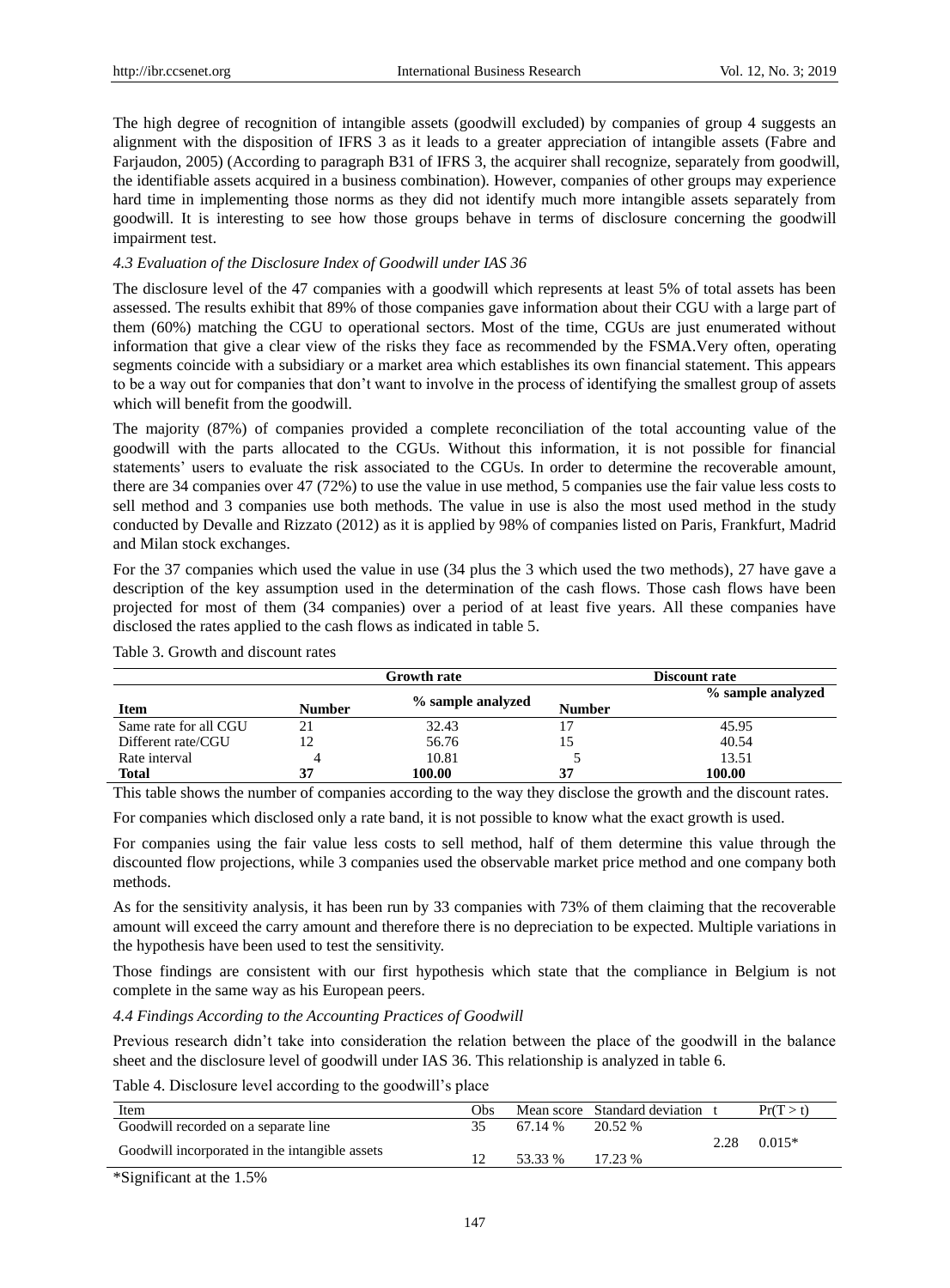This table shows the mean and the standard deviation of companies' disclosure score according to the place of goodwill in the balance sheet. The results obtained exhibit that there is a significant difference between the disclosure level of companies that recorded goodwill on a separate and those incorporating it in the intangible assets. This difference is in favor of the first group which represents 74% of our sample. Considering a standard deviation of 17%, we can highlight that companies considering goodwill as an asset distinguishable from other intangible assets, tend to be more compliant with the paragraph 134 of IAS 36 than those incorporating their goodwill in the intangible assets. This confirms our hypothesis that the place of goodwill in the balance sheet has an impact on its impairment disclosure under IAS 36. It appears interesting to go deeper into the elements disclosed in order to confirm this trend. Table 7 presents the results.

|  | Table 5. Comparison of the disclosure level according to goodwill's place |  |  |
|--|---------------------------------------------------------------------------|--|--|
|  |                                                                           |  |  |

| $N^{\circ}$ | <b>Item</b>                                | Goodwill<br>intangible assets | incorporated in the Goodwill recorded on a separate line | Z       | Pr( Z  <  z ) |
|-------------|--------------------------------------------|-------------------------------|----------------------------------------------------------|---------|---------------|
|             | Goodwill<br>allocation<br>to CGU           | 83.33%                        | 88.57%                                                   | 0.47    | 0.639         |
| 2           | Determination of the<br>recoverable amount | 91.67%                        | 88.57%                                                   | $-0.30$ | 0.764         |
| 3           | Description of each<br>key assumption      | 41.67%                        | 62.86%                                                   | 1.28    | 0.200         |
| 4           | Projection period of<br>cash flows         | 75.00%                        | 80.00%                                                   | 0.37    | 0.715         |
|             | Growth rate                                | 75.00%                        | 80.00%                                                   | 0.37    | 0.715         |
| 6           | Discount rate                              | 75.00%                        | 80.00%                                                   | 0.37    | 0.715         |
|             | Sensitivity test                           | 58.33%                        | 74.29%                                                   | 1.04    | 0.297         |

This table compares the disclosure level of each item to be disclosed according to the place of goodwill in the balance sheet. We find that the proportions are not statically different from each other. For the both categories of companies, it can be observed that there is no significant difference in terms of goodwill disclosure. This finding contrast with the previous one about the overall disclosure of the two groups and can be explained by the low  $(\leq$ 50%) score obtained by eight companies of the first group (companies recording their goodwill on a separate line).

To complete this analysis with goodwill's account practices, the disclosure level of the four groups identified in fig 1 has been examined. For each group, the mean score is determined, along with the standard deviation as presented in table 8.

| <b>Item</b> | <b>Obs</b>     | <b>Mean score</b> | <b>Standard</b> | deviation | $Pr(T < t)^*$ |
|-------------|----------------|-------------------|-----------------|-----------|---------------|
| Group 1     |                | 61.18%            | 20.58%          | $-2.00$   | 0.0272        |
| Group 2     | $\overline{ }$ | 72.94%            | 12.63%          |           |               |
| Group 3     |                | 55.00%            | 70.71%          | $-3.06$   | 0.0221        |
| Group 4     |                | 54.55%            | 26.97%          | $-2.12$   | 0.0267        |

#### Table 6. Disclosure level by group

\*Test between group 2 and other groups. The tests statistics between other groups are not significant and therefore are not presented here.

This table compares the disclosure level of group 2 identified in Figure 1 with the disclosure level of other groups. The results obtained show that group 2 has the higher level of disclosure and this is significant compared to the disclosure level of other groups. Considering this consideration, we can highlight:

- Companies with a high level of goodwill compared simultaneously to intangible assets and total assets tend to comply more with IAS 36 par 134 than the others.
- Those companies have a disclosure level higher or equal to 50% and for 8 over 17 of these companies, the disclosure level is at least 80%.
- The majority of those companies (82%) has recorded their goodwill on a separate line in the balance sheet which reinforces our previous finding that companies with a goodwill registered on a separate line in the balance sheet tend to be more compliant to IAS 36 than those incorporating it in the intangible assets.

As for other groups (1, 3 and 5), there is no significant differences between their disclosure level. Following this analysis, table 9 below shows that big companies complies better to IAS 36 than small one.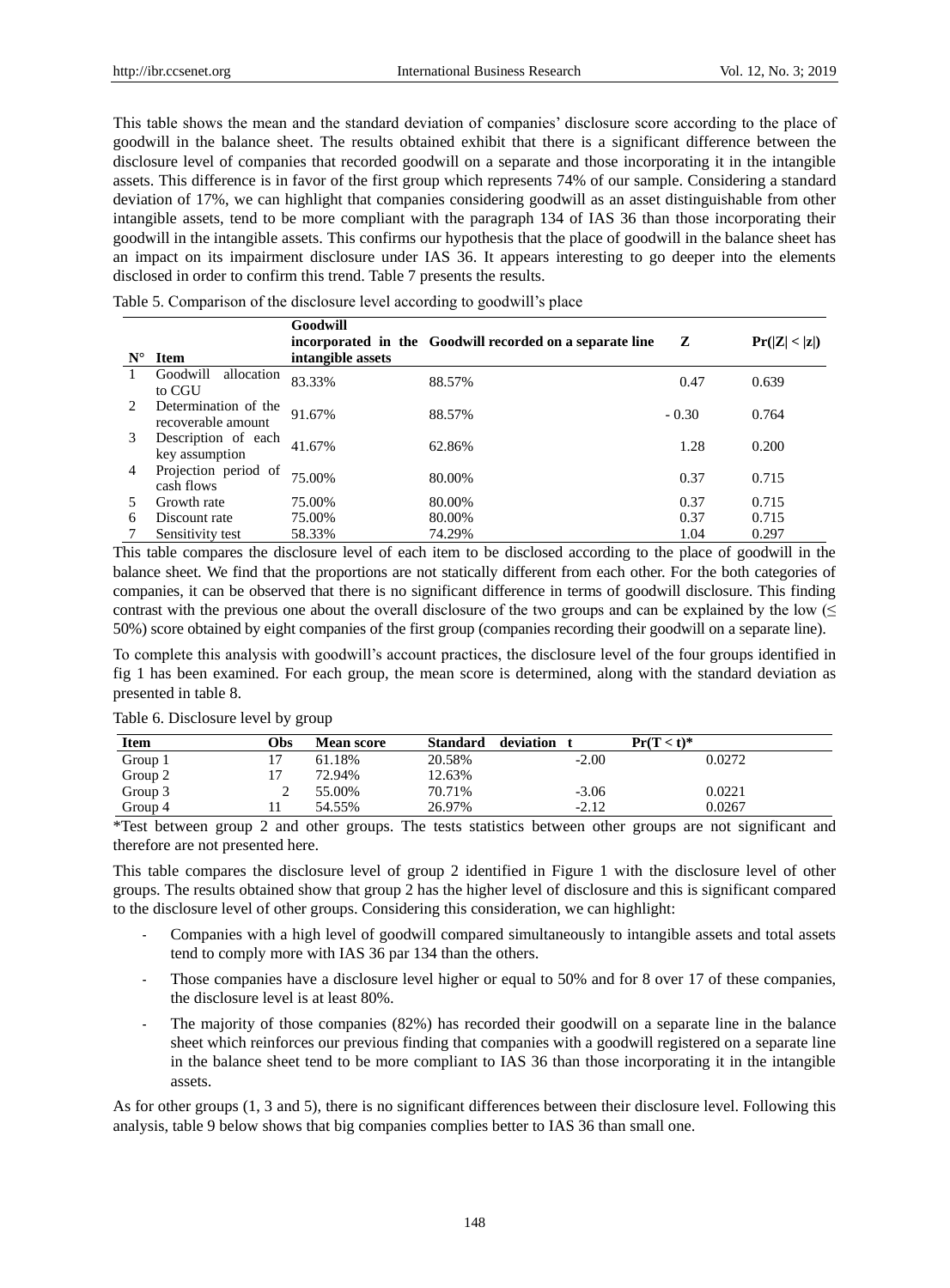#### Table 7. Disclosure level by market capitalization

| <b>Item</b>        | <b>Large Cap</b> | <b>Middle Cap</b> | <b>Small Cap</b> |
|--------------------|------------------|-------------------|------------------|
| Mean score         | 70.00%           | 68.89%            | 57.22%           |
| Standard deviation | 12.59%           | 22.05%            | 21.64%           |

This table compares the disclosure level of the different compartment of the market. Compliance seems to be a matter of size: size of the companies in terms of market capitalization and size of the goodwill compared to others intangible assets and total assets.

#### *4.5 Comparison with FSMA Findings and Recommendations*

We use a t-test to understand whether there was an improvement in disclosure level, one year after the report and the warning issued by the regulator regarding the disclosure level of the year 2010. In other words, we compare the disclosure level before and after the FMSA raise the alarm about area of non-compliance.

| $N^{\circ}$ | <b>Item</b>                                   | Disclosure level in the<br>2013<br>financial<br>statement (our study) | Disclosure level in the<br>2010<br>financial<br>(from<br>statement<br>the<br><b>FSMA</b> report) | Z       | Pr( Z  <  z ) |
|-------------|-----------------------------------------------|-----------------------------------------------------------------------|--------------------------------------------------------------------------------------------------|---------|---------------|
|             | Goodwill allocation to<br><b>CGU</b>          | 87.00%                                                                | 86.00%                                                                                           | 0.13    | 0.894         |
| 2           | Determination of<br>the<br>recoverable amount | 89.36%                                                                | 94.59%                                                                                           | $-0.86$ | 0.389         |
| 3           | Description of each key<br>assumption         | 72.97%                                                                | 61.29%                                                                                           | 1.03    | 0.305         |
| 4           | of<br>Projection<br>period<br>cash flows*     | 100%                                                                  | 87.10%                                                                                           | 2.25    | 0.024         |
| 5           | Growth rate*                                  | 100%                                                                  | 87.10%                                                                                           | 2.25    | 0.024         |
| 6           | Discount rate*                                | 100%                                                                  | 83.87%                                                                                           | 2.54    | 0.011         |
|             | Sensitivity test                              | 59.46%                                                                | 70.21%                                                                                           | $-0.92$ | 0.357         |

Table 8. Comparison of the disclosure level in 2010 and 2013

\*Significant at the 2.5% level.

This table compares the disclosure level in 2010 from the study of the FSMA and 2013 from our study. From the outputs, we see that the p value is significant for the projection period of cash flows, the growth rate and the discount rate which means that there is an improvement in the disclosure of those information. On the other hand, disclosure on goodwill allocation to CGU, determination of the recoverable amount, description of each key assumption and the sensitivity test didn't get better. With 3 items on 7 that the disclosure enhanced, the warnings and recommendations of FSMA produced a limited impact on the disclosure level.

#### **5. Conclusion**

In this paper, we offered a deep analysis of the accounting practices of goodwill and its disclosure level under IAS 36. The paper addresses the question of compliance with the paragraph 134 of IAS 36 and its relationship with the accounting treatment. We attempt to answer this question by analysing the financial statements and notes of the year 2013 of companies listed on Brussels stock exchanges. The results show a heterogeneity of accounting practices of goodwill. The majority of companies (55 out of 79) record the goodwill on a separate line in the balance sheet while other integrates the goodwill in their intangible assets. In this last case, the only way to attest the presence of goodwill is by looking in the notes of the financial statements. Libby and Brown (2013) find that disaggregation increase the reliability of reported financial statement numbers. This finding reinforces the position of IFRS which recommends registering the goodwill as an asset different from other intangible assets. The same trend has been identified by Fabre and Farjaudon in their study on the CAC 40 index of the French market.

Consistent with previous studies (among others Devalle and Rizzato, 2012; Izzo et al., 2013), our results on compliance with IAS 36 reveal that the Belgium market is not different from his peers in Europe. Every firm in the sample that has a goodwill which accounts for at least 5% of the total asset was assessed. It appeared that companies listed in Brussels do not fully comply with IAS 36 but there are some areas of improvement since the warnings issued by the Belgium control authority. These results are troubling since they suggest that the authority of the Belgium's supervisor is undermined. The influence of the FSMA on the disclosure level is limited. The period over which the cash flows have been projected, the growth rate and the discount rate are the only areas to have been better disclosed.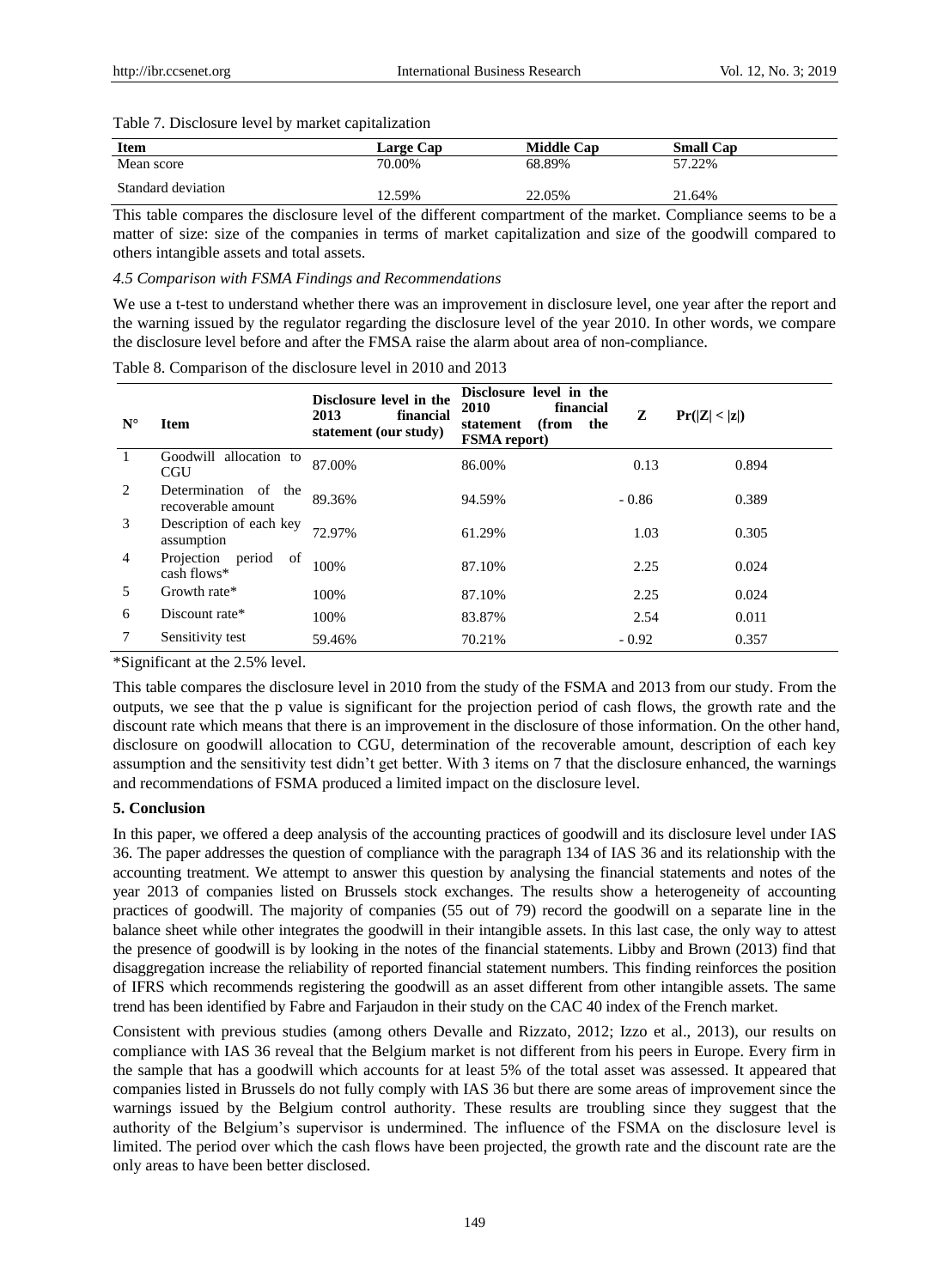Moreover, we analysed the disclosure level according to the goodwill's place in the balance sheet. Taking items to be disclosed individually, we find that there is no difference on disclosure level between the group of companies which register goodwill on a separate line in the balance sheet and those that do not. In contrast, the disclosure level of companies recording goodwill on a separate line is higher than the one for companies integrating it the intangible assets. Furthermore, the disclosure level is better for companies with a material amount of goodwill in regard of intangible assets and total assets. Companies with a large amount of goodwill compared to intangible assets and total assets, complied more with IAS 36 than other companies. In their study, Izzo et al. find that there is not a relation between the level of disclosure and the impairment rate, the goodwill on equity ratio and the market capitalization. The results we have obtained exhibit that the disclosure level depends on both the goodwill on intangible assets ratio and the goodwill on total assets ratio.

Our study has the following caveats. First, it focuses on a single country. Second, it is based on a single year. Regarding this limitation, it would be interesting to expand the period analysed in order to confirm our results. Notwithstanding these limitations, however, the research design provides an appropriate way to infer practical implications for both standard setters or regulatory bodies and industry. For Standard setters, the premise of the disclosures requirements about the goodwill impairment is that by gaining a better understanding of the links between the goodwill and its impairment, investors can better assess the risks associated with CGUs. Our study suggests that this objective can be achieved by a better regulation of the different rates used during the impairment test in order to reduce its subjectivity. Moreover, industry need more guidance in IAS 36 on how to perform the sensitivity test and the allocation of goodwill to CGUs. Companies should discuss the rationale behind the discount rates and long-term growth rates used to test for goodwill impairment. Our findings are in lines with the proposed amendments to the impairment test proposed by the European Financial Reporting Advisory Group. Those amendments aim to enhance the application and effectiveness of the impairment test and to reduce complexity.

With the constant evolution of standards, additional research will be needed to more fully understand the factors that link companies' attitudes and the disclosures requirements under IAS 36. Since IFRS are mandatory for all European listed companies, this study can be replicated on other European countries. Future work can also investigate the reasons of the non-compliance. In their answers to FSMA, some companies expressed their worry to disclose competitive information. This characteristic has to be analysed in order to improve the quality of the disclosure. Finally, it should be noted that not disclosing emphasizes the concerns of earnings management expressed in the literature (Carlin & Finch, 2009).

## **References**

- André, P., Filip, A., & Paugam, L. (2016). Examining the patterns of goodwill impairments in Europe and the US. *Accounting in Europe*, *13*(3), 329-352. https://doi.org/10.1080/17449480.2016.1260748
- André, P., Dionysiou, D., & Tsalavoutas, I. (2018). Mandated disclosures under IAS 36 Impairment of Assets and IAS 38 Intangible Assets: value relevance and impact on analysts' forecasts. *Applied Economics, 50*(7), 707-725. https://doi.org/10.1080/00036846.2017.1340570
- Baboukardos, D., & Rimmel, G. (2014). Goodwill under IFRS: Relevance and disclosures in an unfavorable environment. *Accounting Forum*, *38*(1). 1-17. https://doi.org/10.1016/j.accfor.2013.11.001
- Bepari, M.K., Rahman, S.F., & Mollik, A.T. (2014). Firms' compliance with the disclosure requirements of IFRS for goodwill impairment testing. *Journal of Accounting and Organizational Change*, *10*(1), 116-149. https://doi.org/10.1108/JAOC-02-2011-0008
- Bloom, M. (2009). Accounting for goodwill. *Abacus*, *45*(3), 379-389. https://doi.org/10.1111/j.1467-6281.2009.00295.x
- Botosan, C. A. (1997). Disclosure level and the cost of equity capital. *The Accounting Review*, *72*(3), 323-349.
- Carlin, T. M., Finch, N., & Ford, G. (2007). Goodwill impairment-an assessment of disclosure quality and compliance levels by large listed Australian firms. *MGSM Working Paper* No. 2007-8. Available at SSRN 963078. https://doi.org/10.2139/ssrn.963078
- Carlin, T. M., & Finch, N., (2009). Discount rates in disarray: Evidence on flawed goodwill impairment testing. *Australian Accounting Review*, *19*(4), 326-336. https://doi.org/10.1111/j.1835-2561.2009.00069.x
- d'Arcy, A., & Tarca, A. (2018). Reviewing IFRS goodwill accounting research: Implementation effects and cross-country differences. *The International Journal of Accounting*, *53*(3), 203-226. https://doi.org/10.1016/j.intacc.2018.07.004
- Devalle, A., & Rizzato, F. (2012). The quality of mandatory disclosure: the impairment of goodwill. An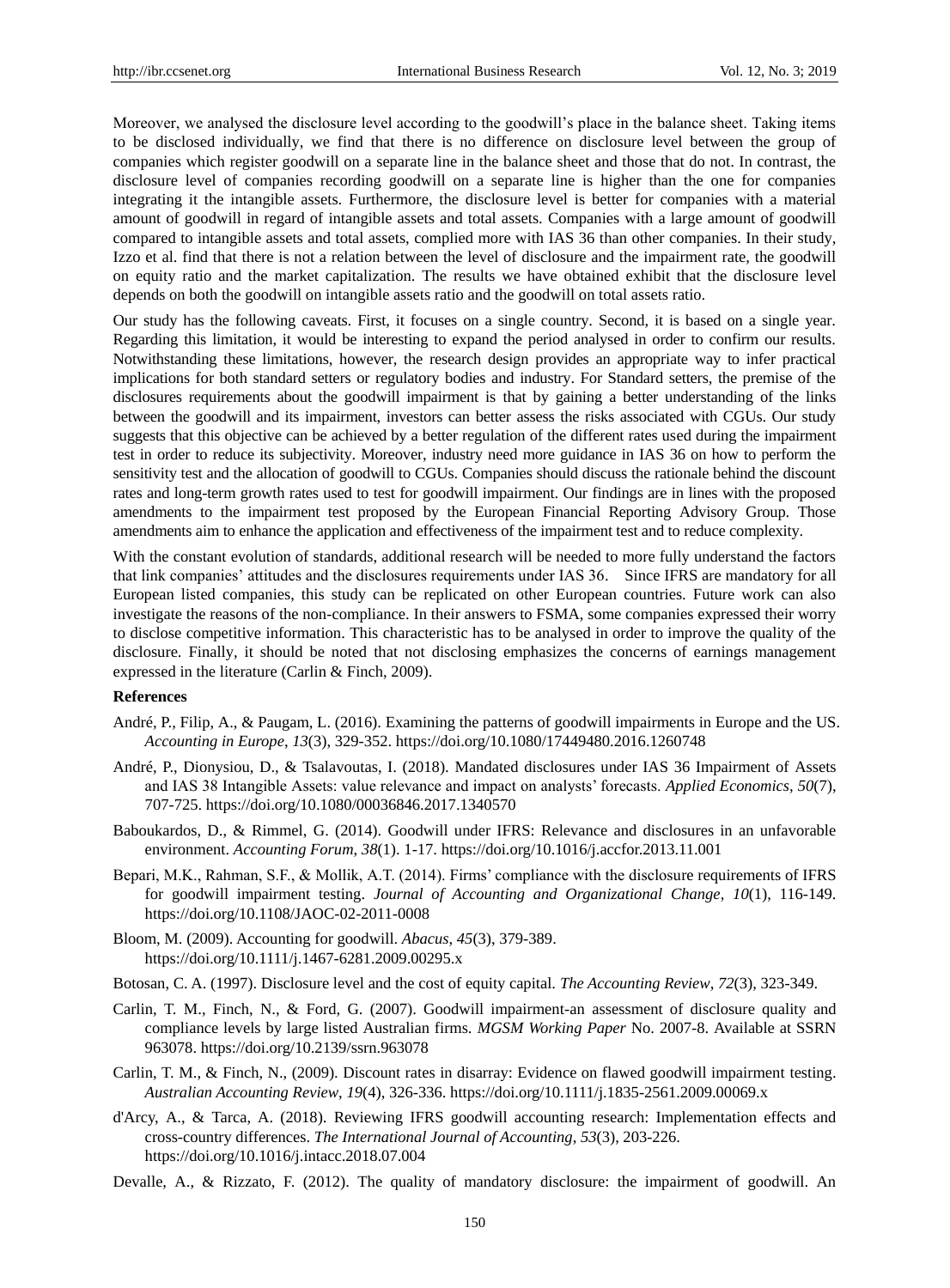empirical analysis of European listed companies. *Procedia Economics and Finance*, *2,* 101-108. https://doi.org/10.1016/S2212-5671(12)00069-X

- Devalle, A., Rizzato, F., & Busso, D., (2016). Disclosure indexes and compliance with mandatory disclosure The case of intangible assets in the Italian market. Advances in Accounting incorporating. *Advances in International Accounting*, *15,* 8-25. https://doi.org/10.1016/j.adiac.2016.04.003
- Devine, C. T. (1985). Essays in Accounting Theory. Volumes IV. Studies in Accounting Research, 22, American Accounting Association.
- ESMA. (2013). *European enforcers review of impairment of goodwill and other intangible assets in the IFRS financial statements*. Retrieved from http://www.esma.europa.eu
- Fabre, K., & Farjaudon, A. L. (2005). Ecart d'acquisition et normes IAS/IFRS : une étude empirique des pratiques des entreprises françaises. *Comptabilité et Connaissances*. pp CD-Rom. Retrieved from https://hal.archives-ouvertes.fr/file/index/docid/581193/filename/43.pdf
- Gao, R., & Sidhu, B. K. (2018). The Impact of Mandatory International Financial Reporting Standards Adoption on Investment Efficiency: Standards, Enforcement, and Reporting Incentives. *Abacus*, *54*(3), 277-318. https://doi.org/10.1111/abac.12127
- Gélard, G. (2013). Pourquoi le goodwill pose problème (s). *Revue Française de Comptabilité*, (466), 29.
- Glaum, M., Schmidt, P., Street, D. L., & Vogel, S. (2013). Compliance with IFRS 3- and IAS 36-required disclosures across 17 European countries: Company- and country-level determinants. *Accounting & Business Research*, *43*(3), 163-204. https://doi.org/10.1080/00014788.2012.711131
- Hartwig, F., (2015). Swedish and Dutch listed companies' compliance with IAS 36 paragraph 134. *International Journal of Disclosure and Governance*, *12,* 78-105. https://doi.org/10.1057/jdg.2013.33
- Hodgdon, C., Tondkar, R. H., Harless, D. W., & Adhikari, A. (2008). Compliance with IFRS disclosure requirements and individual analysts' forecast errors. *Journal of International Accounting, Auditing and Taxation*, *17*(1), 1-13. https://doi.org/10.1016/j.intaccaudtax.2008.01.002
- International Accounting Standard Board. (2004a). *IAS 36—Impairment of assets*. Retrieved from http://www.iasb.org
- International Accounting Standard Board. (2004b). *IFRS 3—Business Combinations*. Retrieved from http://www.iasb.org
- Izzo, M. F., Luciani, V., & Sartori, E. (2013). Impairment of goodwill: Level of compliance and quality of disclosure during the crisis—An analysis of Italian listed companies. *International Business Research*, *6*(11), 94.
- Johnson, L. T., & Petrone, K. R. (1998). Commentary: is goodwill an asset? *Accounting Horizons*, 12(3).
- Leake, P. D. (1921). *Commercial goodwill: its history, value, and treatment in accounts*. Sir J. Pitman & sons, ltd.
- Libby, R., & Brown, T. (2013). Financial Statement Disaggregation Decisions and Auditors' Tolerance for Misstatement. *The Accounting Review*, *88*(2), 641-665. https://doi.org/10.2308/accr-50332
- Libby, R., Rennekamp, K. M., & Seybert, N. (2015). Regulation and the interdependent roles of managers, auditors, and directors in earnings management and accounting choice. *Accounting, Organizations and Society*, *47,* 25-42. https://doi.org/10.1016/j.aos.2015.09.003
- Lys, T. Z., Vincent, L., & Yehuda, N. (2012). The nature and implications of acquisition goodwill. *Available at SSRN 1802612.* http://dx.doi.org/10.2139/ssrn.1802612
- Marston, C. L., & Shrives, P. J. (1991). The use of disclosure indices in accounting research: a review article. *The British Accounting Review*, *23*(3), 195-210. https://doi.org/10.1016/0890-8389(91)90080-l
- Mazzi, F., Andr & P., Dionysiou, D., & Tsalavoutas, I. (2015). Goodwill related mandatory disclosure and the cost of equity capital. *Available at SSRN 2464154*.
- Mazzi, F., André, P., Dionysiou, D., & Tsalavoutas, I. (2017). Compliance with Goodwill-Related Mandatory Disclosure Requirements and the Cost of Equity Capital. *Accounting and Business Research*, *47*(3), 268-312. https://doi.org/10.1080/00014788.2016.1254593
- Nelson, R. H. (1953). The momentum theory of goodwill. *The Accounting Review*, 28(4), 491-499.